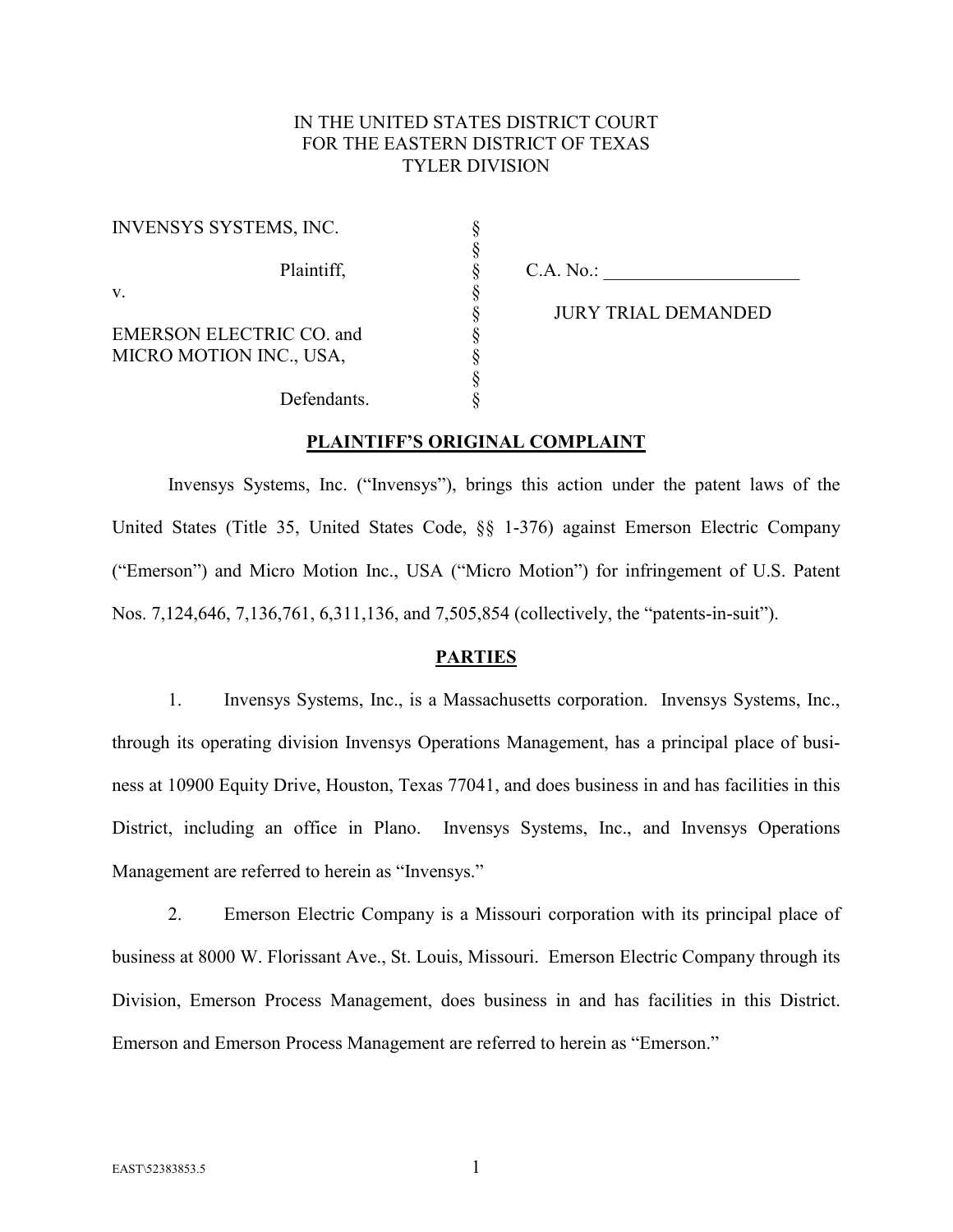3. Micro Motion Inc., USA is a Colorado corporation with its principal place of business at 7070 Winchester Circle, Boulder, Colorado 80301-3506. Upon information and belief, Micro Motion is a wholly owned subsidiary of Emerson, and Micro Motion Inc., USA's products, including those accused of infringement herein, are sold, offered for sale and used in this District.

#### **JURISDICTION**

4. This Court has subject matter jurisdiction pursuant to 28 U.S.C. §§ 1331 and 1338(a) because this action concerns a federal question relating to patents arising under Title 35 of the United States Code.

5. This Court has personal jurisdiction over Emerson. Upon information and belief, Emerson conducts business in this State and is making, using, selling, importing, and/or offering for sale (and has, within a reasonable period prior to the filing of this action made, used, sold, imported and/or offered to sell) infringing products, including but not limited to Coriolis Meters (containing a Micro Motion enhanced core processor, Micro Motion Model 2400S transmitters (e.g., Micro Motion transmitter Models 1700, 2700 and Series 3000) or any substantially similar component) (e.g., Micro Motion® Elite® Coriolis Meters) and/or components thereof, including, but not limited to, Micro Motion Model 2400S transmitters, transmitters that have a Micro Motion enhanced core processor (e.g., Micro Motion transmitter Models 1700, 2700 and Series 3000) or any substantially similar component, to customers in this State and in this District, either directly or indirectly through distributors or other means. Upon information and belief, Emerson has placed infringing products into the stream of commerce, knowing or reasonably expecting that such products will be used, sold, or offered for sale in this State and in this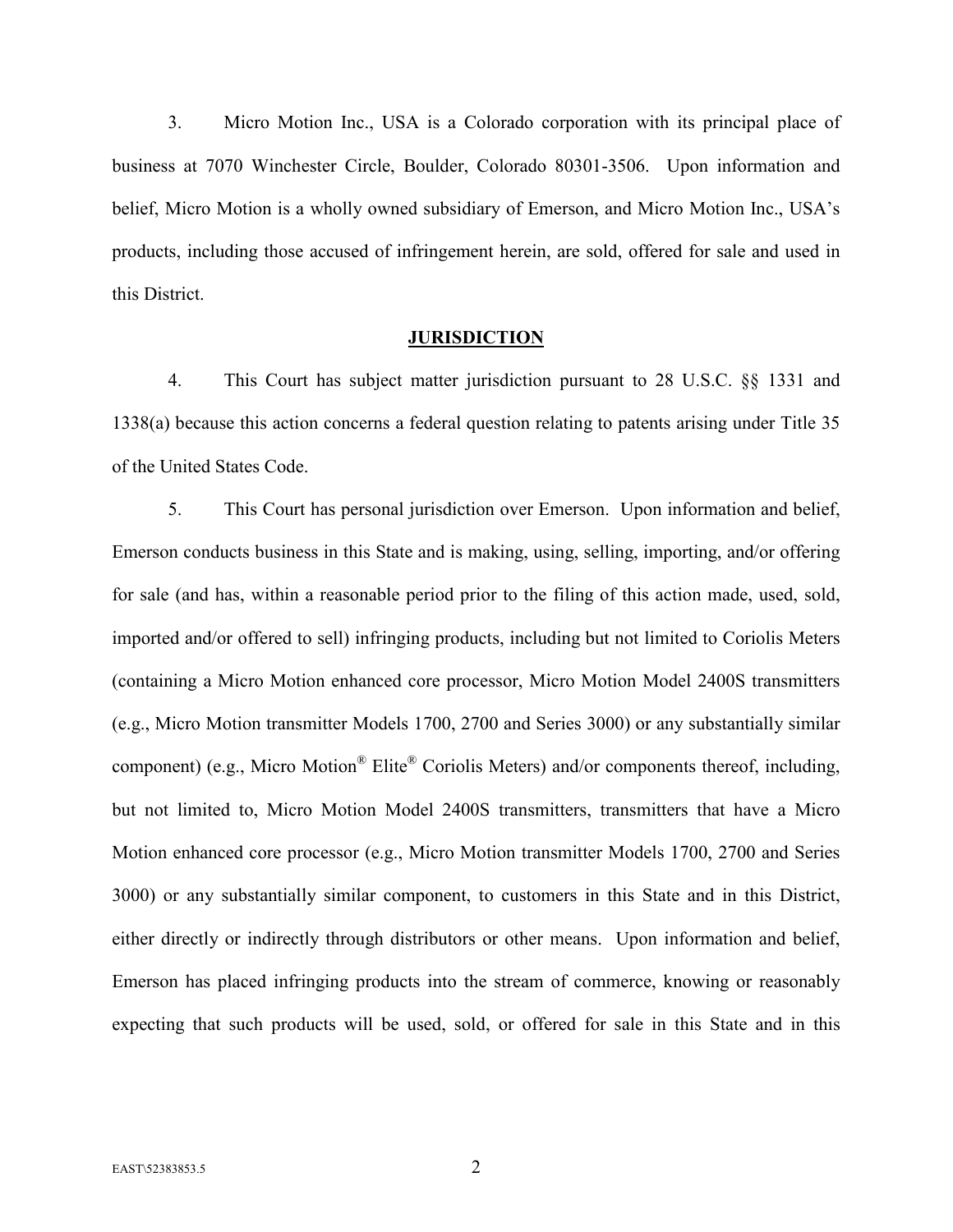District. Upon information and belief, Emerson has intentionally established distribution channels to offer for sale and to sell the infringing products in this State and this District.

6. This Court has personal jurisdiction over Micro Motion. Upon information and belief, Micro Motion conducts business in this State and is making, using, selling, importing, and/or offering for sale (and has within a reasonable period prior to the filing of this action made, used, sold, imported and/or offered to sell) infringing products, including but not limited to Coriolis Meters (containing a Micro Motion enhanced core processor, Micro Motion Model 2400S transmitters (e.g., Micro Motion transmitter Models 1700, 2700 and Series 3000) or any substantially similar component) (e.g., Micro Motion® Elite® Coriolis Meters) and/or components thereof, including, but not limited to, Micro Motion Model 2400S transmitters, transmitters that have a Micro Motion enhanced core processor (e.g., Micro Motion transmitter Models 1700, 2700 and Series 3000) or any substantially similar component, to customers in this State and in this District, either directly or indirectly. Upon information and belief, Micro Motion has placed infringing products into the stream of commerce, knowing or reasonably expecting that such products will be used, sold, or offered to be sold in this State and in this District. Upon information and belief, Micro Motion has intentionally established distribution channels to offer for sale and to sell the infringing products in this State and this District.

#### **VENUE**

7. Venue is proper in this Court under 28 U.S.C. §1400(b) because Emerson and Micro Motion reside in this District. In addition, venue is proper in this Court under 28 U.S.C. §§ 1391(b)-(c) because Emerson and Micro Motion reside in this District and/or a substantial part of the events or omissions giving rise to the claims occurred in this District.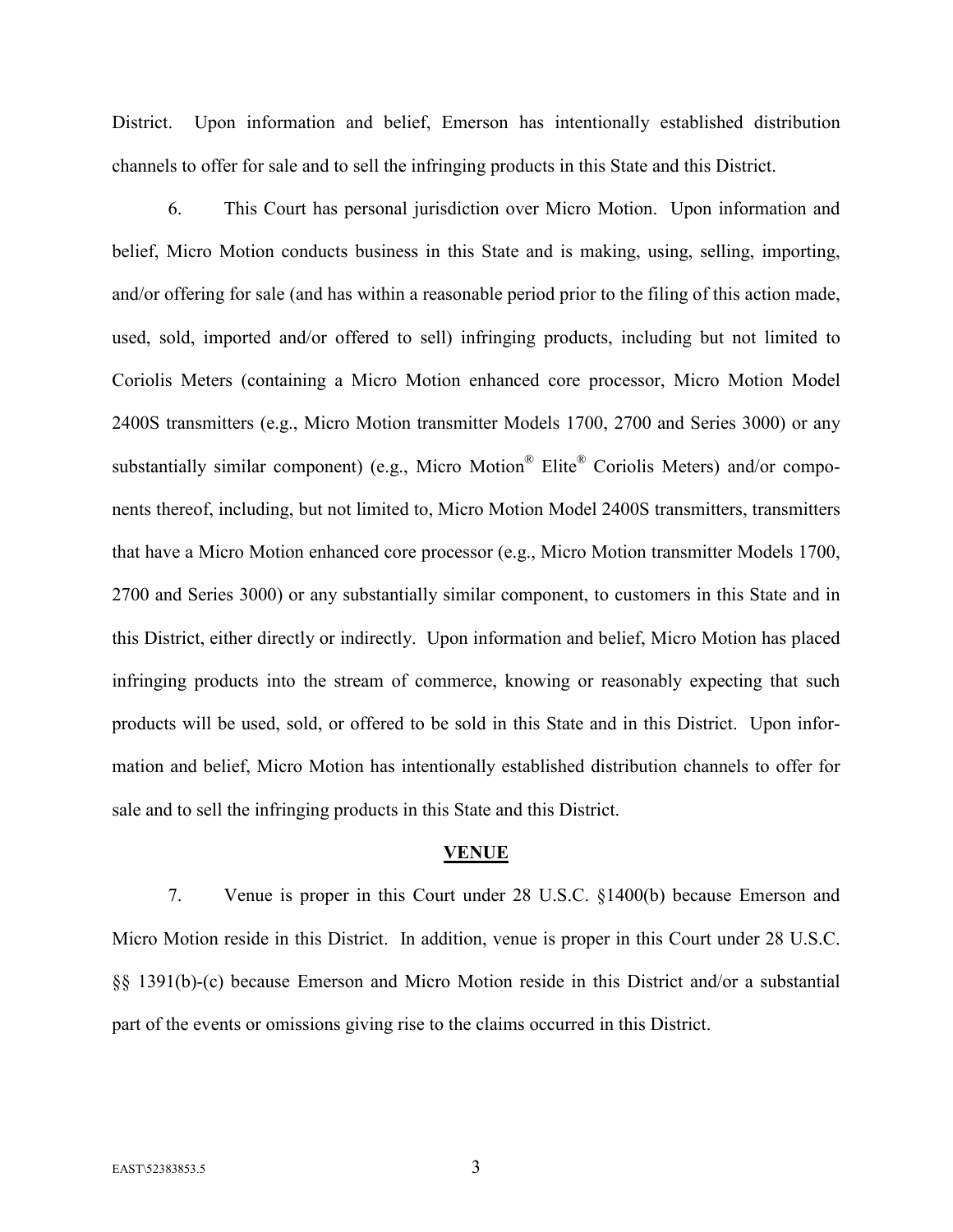#### **BACKGROUND**

8. Invensys develops and applies advanced technologies that enable the world's manufacturing and energy-generating facilities, mainline and mass transit rail networks, and appliances to operate safely and in an energy-efficient manner. Among the technologies that Invensys has developed is the digital Coriolis flowmeter. Digital Coriolis flowmeters provide precise measurements of the mass flow rate of liquids, and have particular utility (and satisfied a long-felt industrial need) in measuring liquid mass flow in two phase (gas and liquid combined) or multi-phase settings. They are used in a variety of industries, including oil and gas, petrochemical, and food and beverage.

9. Invensys has been and is currently selling products incorporating its digital Coriolis flowmeter technologies. Invensys has marked its products with the some or all of the numbers of the patents-in-suit.

10. Upon information and belief, Micro Motion is a wholly owned subsidiary of Emerson. Micro Motion is a direct competitor of Invensys in the digital Coriolis flowmeter market. Although Micro Motion initially discounted the feasibility of Coriolis flowmeters that could measure two-phase flow, in 2006, Micro Motion released Coriolis Meters and components thereof having a Micro Motion enhanced core processor and/or Micro Motion Model 2400S transmitters including, but not limited to, Micro Motion® Elite® Coriolis Meters, which claimed to measure two-phase flow. These products incorporate technology covered by several of Invensys' patents.

11. Invensys Operations Management, the operating division that sells digital Coriolis flowmeters, has an office a service center in this District. Both Micro Motion and Emerson have facilities in this District. Invensys sells to customers in this District through sales representatives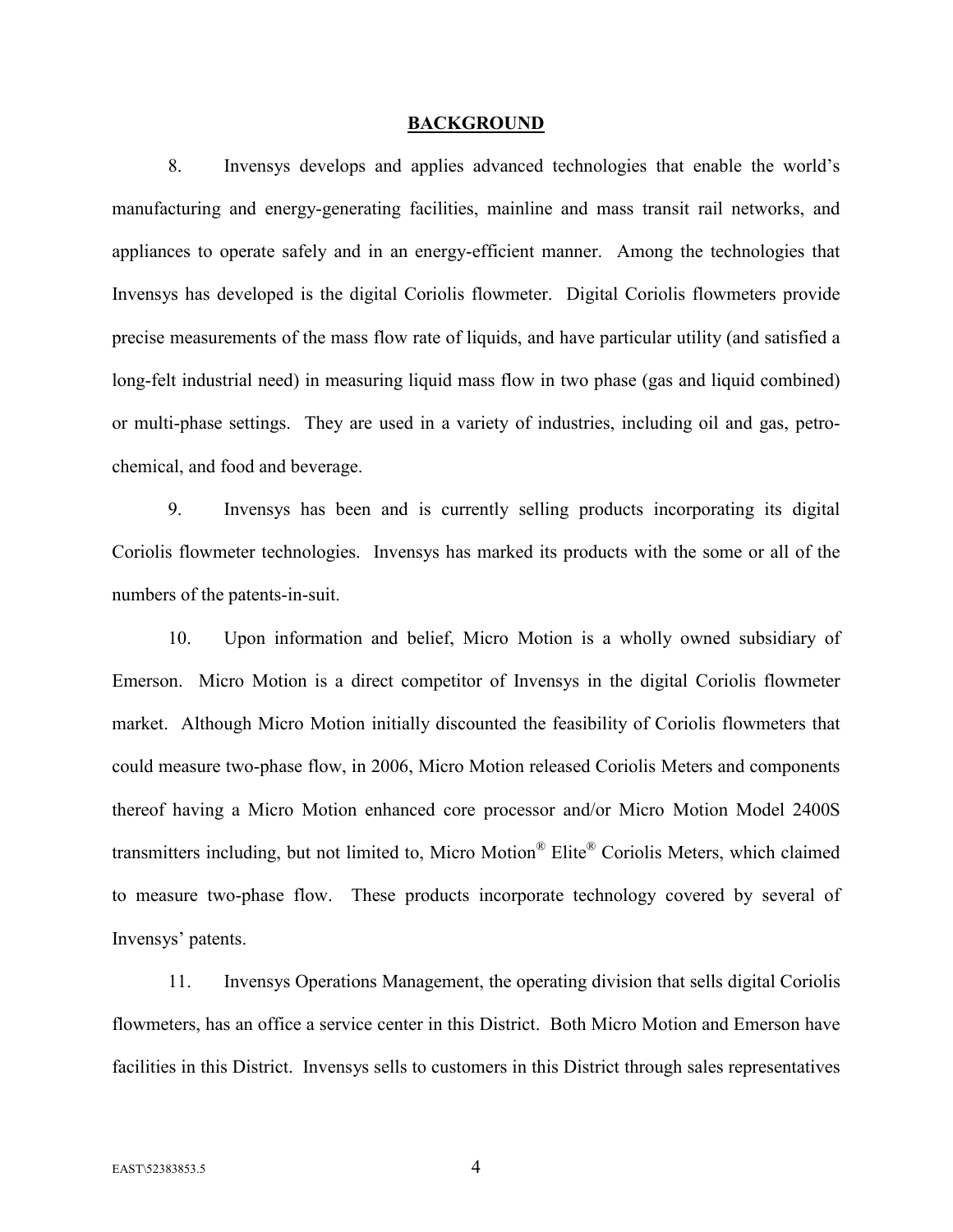with offices in this District and directly competes with Micro Motion in the digital Coriolis flowmeter market in this District.

#### **FIRST CLAIM**

#### **(Patent Infringement of the '646 Patent)**

12. The allegations of paragraphs 1-11 are incorporated herein by reference.

13. Invensys is the sole owner of United States Patent No. 7,124,646, titled "Correcting for Two-Phase Flow in Digital Flowmeter" ("the '646 Patent"). The '646 Patent was duly and legally issued on October 24, 2006, to Manus P. Henry and Maria Jesus De La Fuente and was assigned to Invensys. A copy of the '646 patent is attached to this Complaint as Exhibit A.

14. Defendants Micro Motion and Emerson have been and currently are infringing, either literally or under the doctrine of equivalents, the '646 Patent by, among other things: (1) making, using, selling, importing, and/or offering for sale, within the territorial boundaries of the United States, products that are covered by one or more claims of the '646 Patent, including but not limited to Coriolis Meters (containing a Micro Motion enhanced core processor, Micro Motion Model 2400S transmitters (e.g., Micro Motion transmitter Models 1700, 2700 and Series 3000) or any substantially similar component) (e.g., Micro Motion® Elite® Coriolis Meters) and/or components thereof, including, but not limited to, Micro Motion Model 2400S transmitters, transmitters that have a Micro Motion enhanced core processor (e.g., Micro Motion transmitter Models 1700, 2700 and Series 3000) or any substantially similar component; (2) contributing to the making, using, selling, importing, and/or offering for sale, within the territorial boundaries of the United States, of products that are covered by one or more claims of the '646 Patent by selling a material component of the patented invention that does not have substantial non-infringing uses, including but not limited to Coriolis Meters (containing a Micro Motion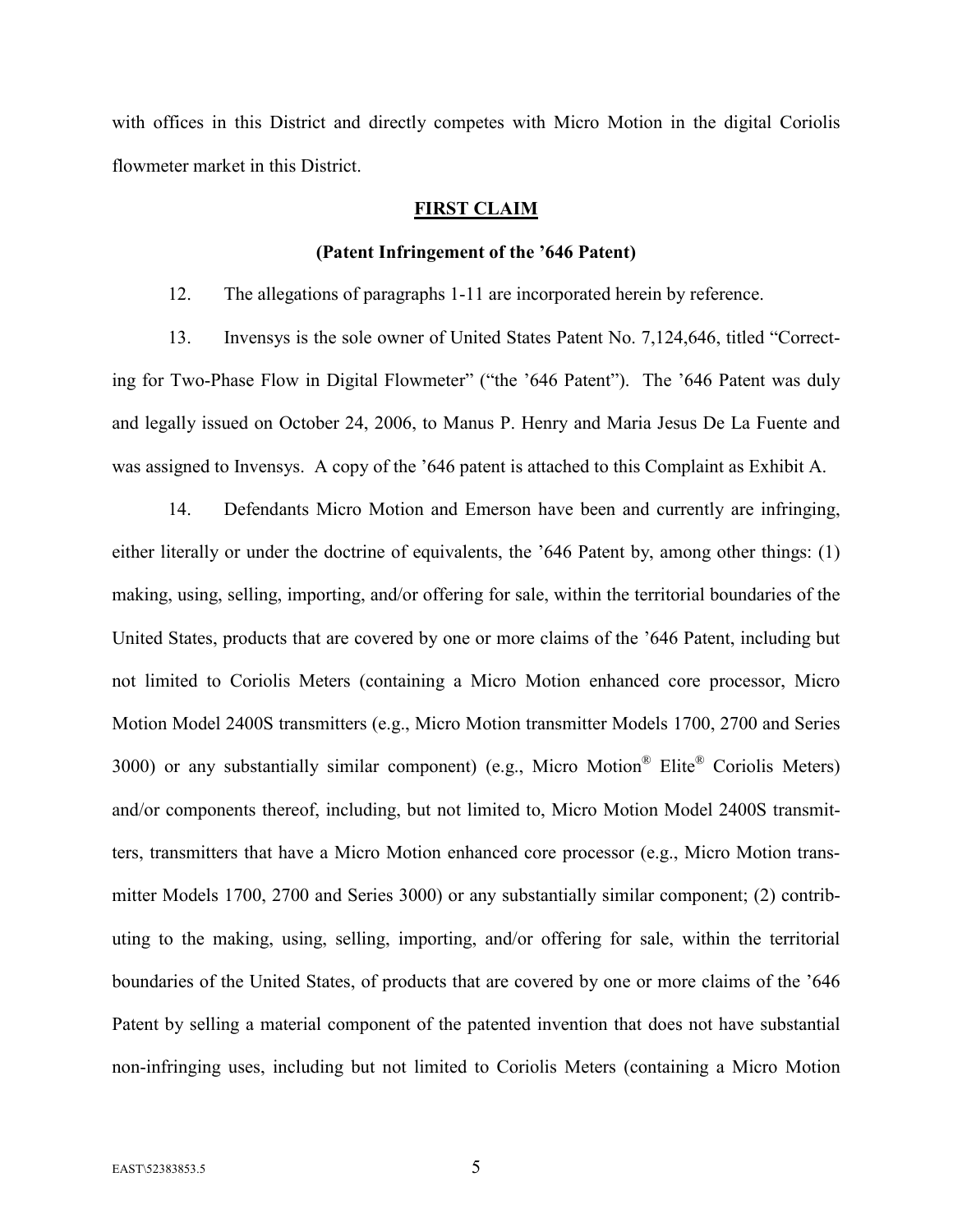enhanced core processor, Micro Motion Model 2400S transmitters (e.g., Micro Motion transmitter Models 1700, 2700 and Series 3000) or any substantially similar component) (e.g., Micro Motion<sup>®</sup> Elite<sup>®</sup> Coriolis Meters) and/or components thereof, including, but not limited to, Micro Motion Model 2400S transmitters, transmitters that have a Micro Motion enhanced core processor (e.g., Micro Motion transmitter Models 1700, 2700 and Series 3000) or any substantially similar component, with knowledge that it will be used in the infringement of the '646 Patent; and/or (3) inducing its customers, distributors and others in the chain of distribution to make, use, sell, import and/or offer for sale products that are covered by one or more claims of the '646 Patent, including but not limited to Coriolis Meters (containing a Micro Motion enhanced core processor, Micro Motion Model 2400S transmitters (e.g., Micro Motion transmitter Models 1700, 2700 and Series 3000) or any substantially similar component) (e.g., Micro Motion® Elite® Coriolis Meters) and/or components thereof, including, but not limited to, Micro Motion Model 2400S transmitters, transmitters that have a Micro Motion enhanced core processor (e.g., Micro Motion transmitter Models 1700, 2700 and Series 3000) or any substantially similar component, with knowledge of and intent that its customers, distributors and others in the chain of distribution infringe the '646 Patent.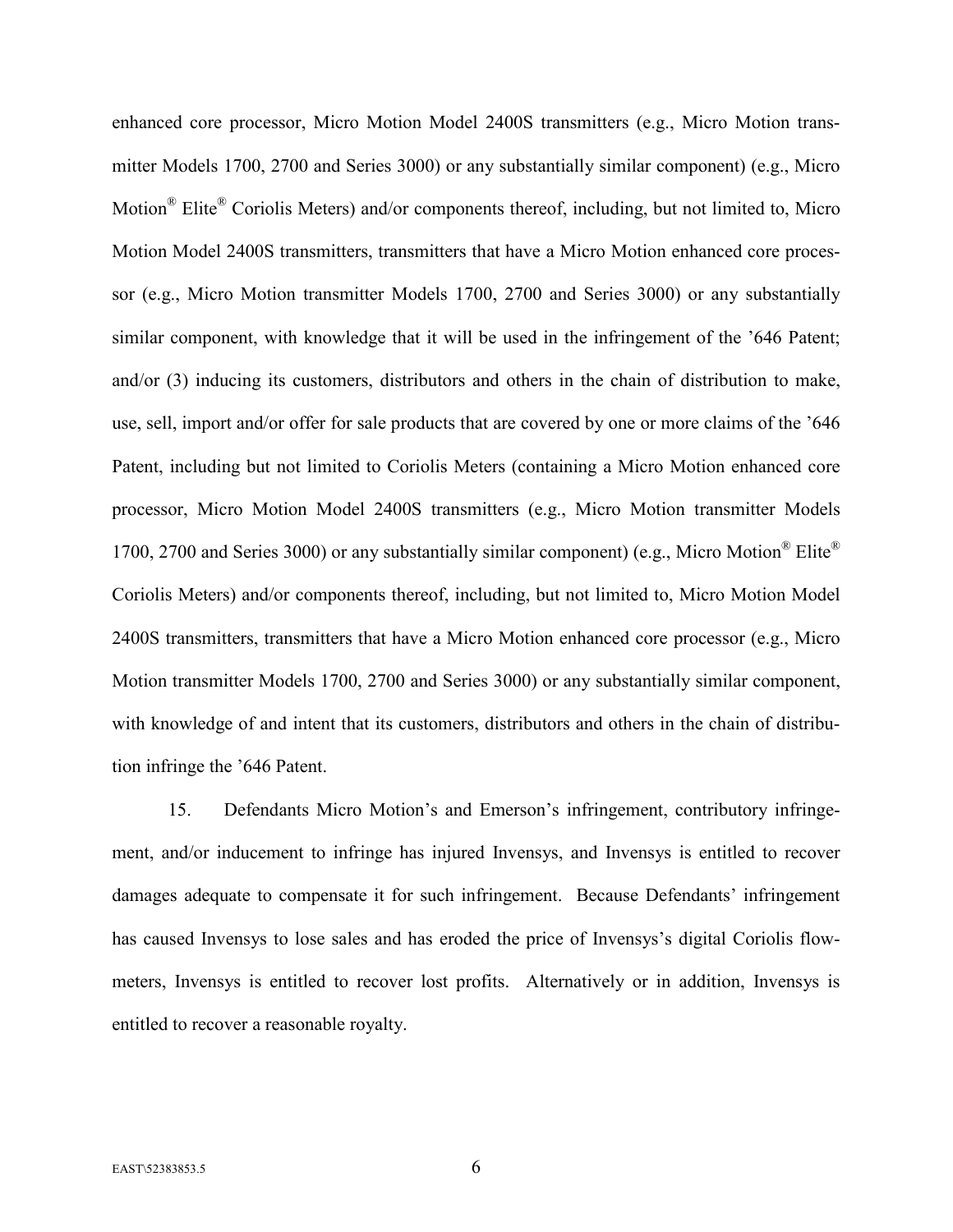16. Defendants Micro Motion's and Emerson's infringement of the '646 Patent has caused and will continue to cause Invensys irreparable harm, for which there is no adequate remedy at law, unless enjoined by this Court.

# **SECOND CLAIM**

#### **(Patent Infringement of the** '**761 Patent)**

17. The allegations of paragraphs 1-16 are incorporated herein by reference.

18. Invensys is the sole owner of United States Patent No. 7,136,761, titled "Digital Flowmeter" ("the '761 Patent"). The '761 Patent was duly and legally issued on November 14, 2006, to Manus P. Henry, David W. Clarke, and James H. Vignos and was assigned to Invensys. A copy of the '761 Patent is attached to this Complaint as Exhibit B.

19. Defendants Micro Motion and Emerson have been and currently are infringing, either literally or under the doctrine of equivalents, the '761 Patent by, among other things: (1) making, using, selling, importing, and/or offering for sale, within the territorial boundaries of the United States, products that are covered by one or more claims of the '761 Patent, including but not limited to Coriolis Meters (containing a Micro Motion enhanced core processor, Micro Motion Model 2400S transmitters (e.g., Micro Motion transmitter Models 1700, 2700 and Series 3000) or any substantially similar component) (e.g., Micro Motion<sup>®</sup> Elite® Coriolis Meters) and/or components thereof, including, but not limited to, Micro Motion Model 2400S transmitters, transmitters that have a Micro Motion enhanced core processor (e.g., Micro Motion transmitter Models 1700, 2700 and Series 3000) or any substantially similar component; (2) contributing to the making, using, selling, importing, and/or offering for sale, within the territorial boundaries of the United States, of products that are covered by one or more claims of the '761 Patent by selling a material component of the patented invention that does not have substantial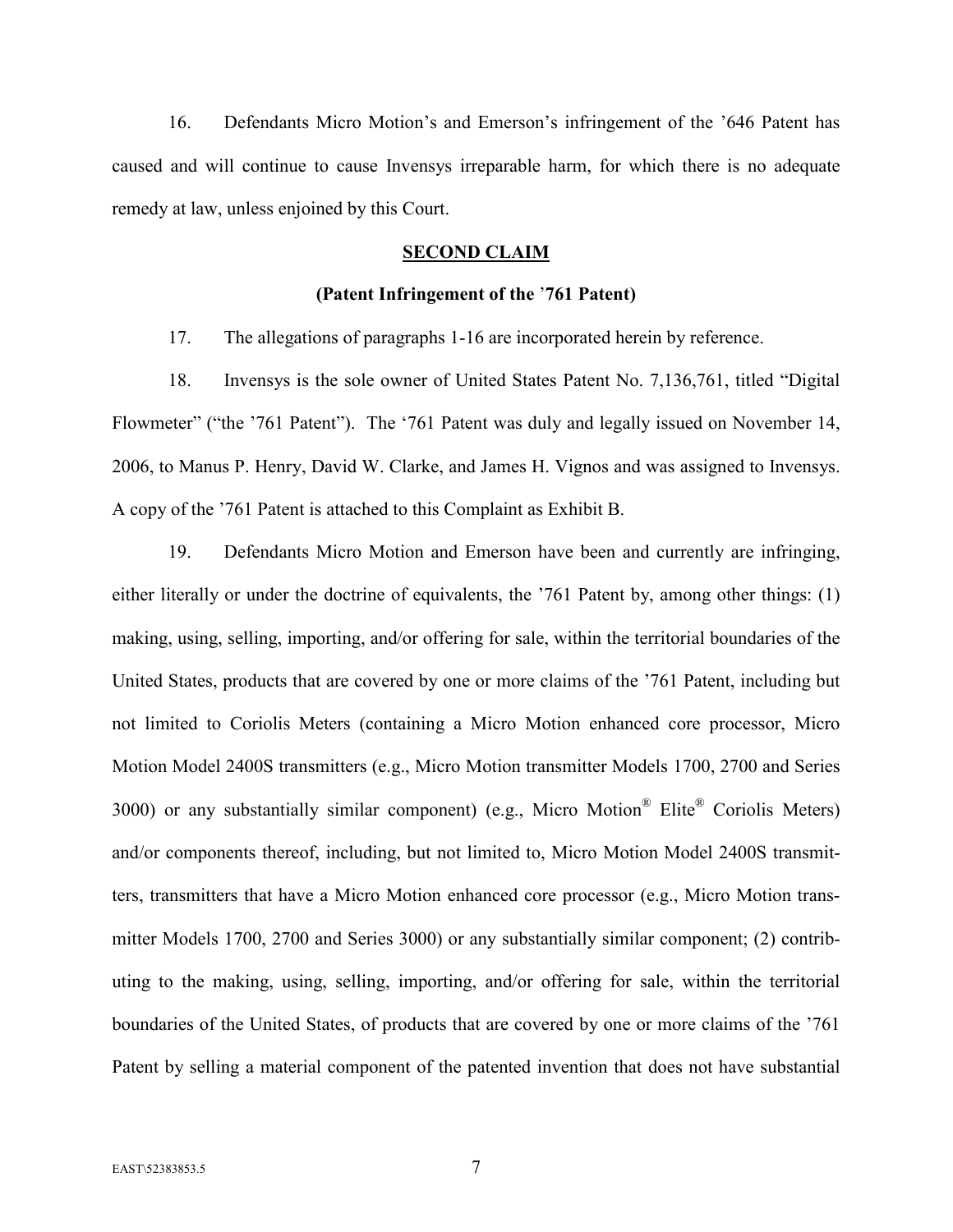non-infringing uses, including but not limited to Coriolis Meters (containing a Micro Motion enhanced core processor, Micro Motion Model 2400S transmitters (e.g., Micro Motion transmitter Models 1700, 2700 and Series 3000) or any substantially similar component) (e.g., Micro Motion<sup>®</sup> Elite<sup>®</sup> Coriolis Meters) and/or components thereof, including, but not limited to, Micro Motion Model 2400S transmitters, transmitters that have a Micro Motion enhanced core processor (e.g., Micro Motion transmitter Models 1700, 2700 and Series 3000) or any substantially similar component, with knowledge that it will be used in the infringement of the '761 Patent; or (3) inducing its customers, distributors and others in the chain of distribution to make, use, sell, import and/or offer for sale products that are covered by one or more claims of the '761 Patent, including but not limited to Coriolis Meters (containing a Micro Motion enhanced core processor, Micro Motion Model 2400S transmitters (e.g., Micro Motion transmitter Models 1700, 2700 and Series 3000) or any substantially similar component) (e.g., Micro Motion® Elite® Coriolis Meters) and/or components thereof, including, but not limited to, Micro Motion Model 2400S transmitters, transmitters that have a Micro Motion enhanced core processor (e.g., Micro Motion transmitter Models 1700, 2700 and Series 3000) or any substantially similar component, with knowledge of and intent that its customers, distributors and others in the chain of distribution infringe the '761 Patent.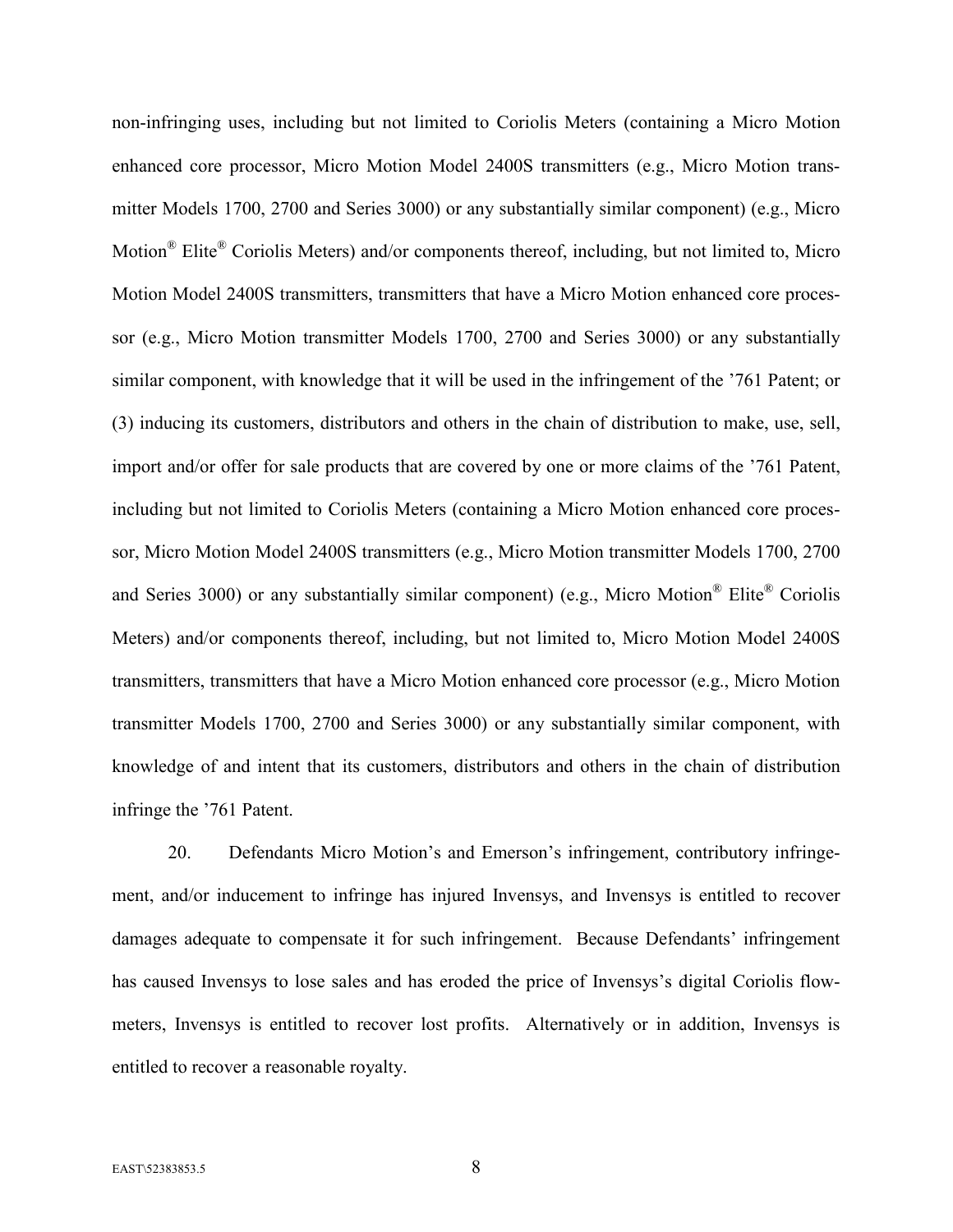21. Defendants Micro Motion's and Emerson's infringement of the '761 Patent has caused and will continue to cause Invensys irreparable harm, for which there is no adequate remedy at law, unless enjoined by this Court.

#### **THIRD CLAIM**

#### **(Patent Infringement of the** '**136 Patent)**

22. The allegations of paragraphs 1-21 are incorporated herein by reference.

23. Invensys is the sole owner of United States Patent No. 6,311,136, titled "Digital Flowmeter" ("the '136 Patent"). The '136 Patent was duly and legally issued on October 30, 2001, to Manus P. Henry, David W. Clarke, and James H. Vignos and was assigned to Invensys. A copy of the '136 Patent is attached to this Complaint as Exhibit C.

24. Defendants Micro Motion and Emerson have been and currently are infringing, either literally or under the doctrine of equivalents, the '136 Patent by, among other things: (1) making, using, selling, importing, and/or offering for sale, within the territorial boundaries of the United States, products that are covered by one or more claims of the '136 Patent, including but not limited to Coriolis Meters (containing a Micro Motion enhanced core processor, Micro Motion Model 2400S transmitters (e.g., Micro Motion transmitter Models 1700, 2700 and Series 3000) or any substantially similar component) (e.g., Micro Motion<sup>®</sup> Elite® Coriolis Meters) and/or components thereof, including, but not limited to, Micro Motion Model 2400S transmitters, transmitters that have a Micro Motion enhanced core processor (e.g., Micro Motion transmitter Models 1700, 2700 and Series 3000) or any substantially similar component; (2) contributing to the making, using, selling, importing, and/or offering for sale, within the territorial boundaries of the United States, of products that are covered by one or more claims of the '136 Patent by selling a material component of the patented invention that does not have sub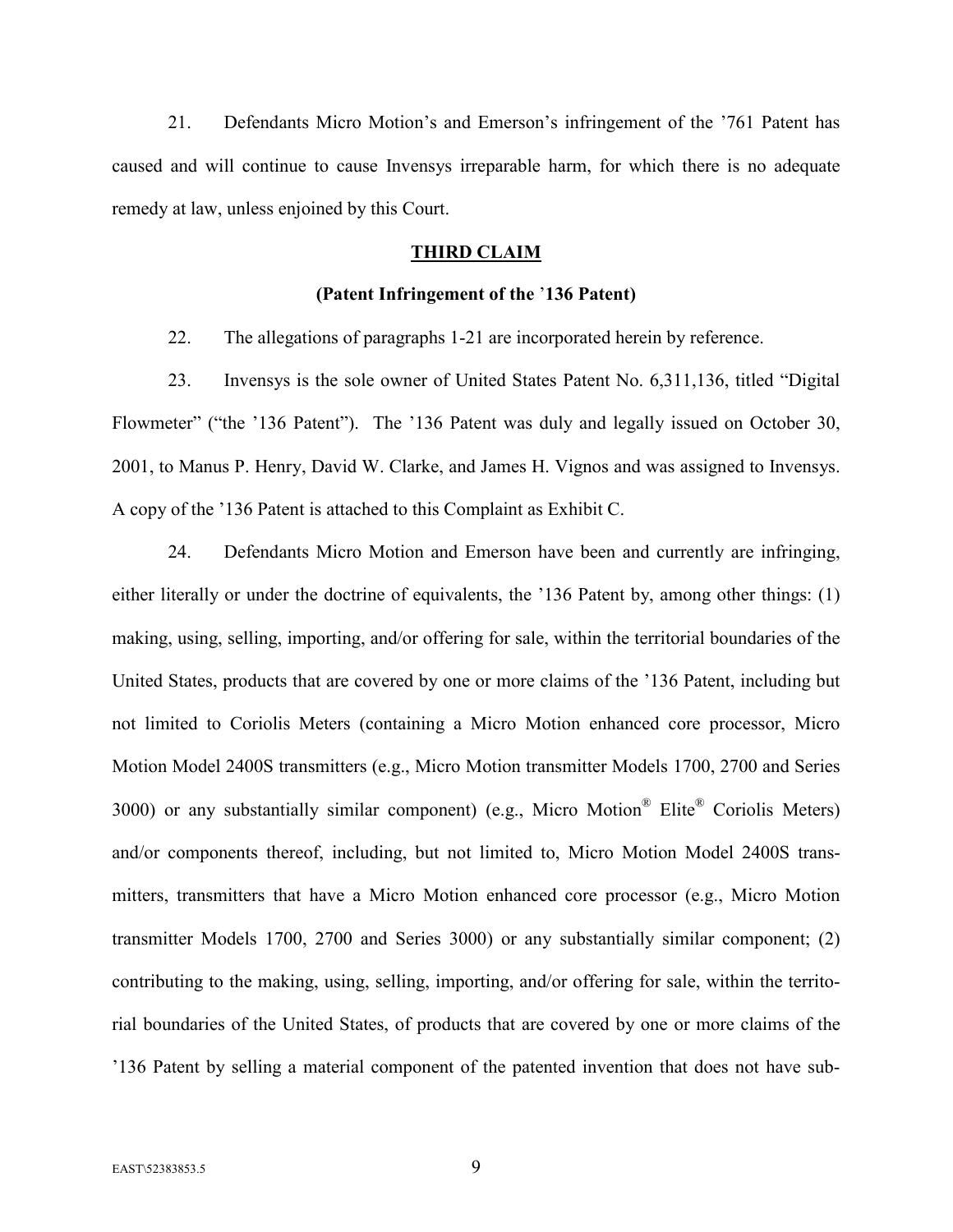stantial non-infringing uses, including but not limited to Coriolis Meters (containing a Micro Motion enhanced core processor, Micro Motion Model 2400S transmitters (e.g., Micro Motion transmitter Models 1700, 2700 and Series 3000) or any substantially similar component) (e.g., Micro Motion<sup>®</sup> Elite<sup>®</sup> Coriolis Meters) and/or components thereof, including, but not limited to, Micro Motion Model 2400S transmitters, transmitters that have a Micro Motion enhanced core processor (e.g., Micro Motion transmitter Models 1700, 2700 and Series 3000) or any substantially similar component, with knowledge that it will be used in the infringement of the '136 Patent; or (3) inducing its customers, distributors and others in the chain of distribution to make, use, sell, import and/or offer for sale products that are covered by one or more claims of the '136 Patent, including but not limited to Coriolis Meters (containing a Micro Motion enhanced core processor, Micro Motion Model 2400S transmitters (e.g., Micro Motion transmitter Models 1700, 2700 and Series 3000) or any substantially similar component) (e.g., Micro Motion® Elite® Coriolis Meters) and/or components thereof, including, but not limited to, Micro Motion Model 2400S transmitters, transmitters that have a Micro Motion enhanced core processor (e.g., Micro Motion transmitter Models 1700, 2700 and Series 3000) or any substantially similar component, with knowledge of and intent that its customers, distributors and others in the chain of distribution infringe the '136 Patent.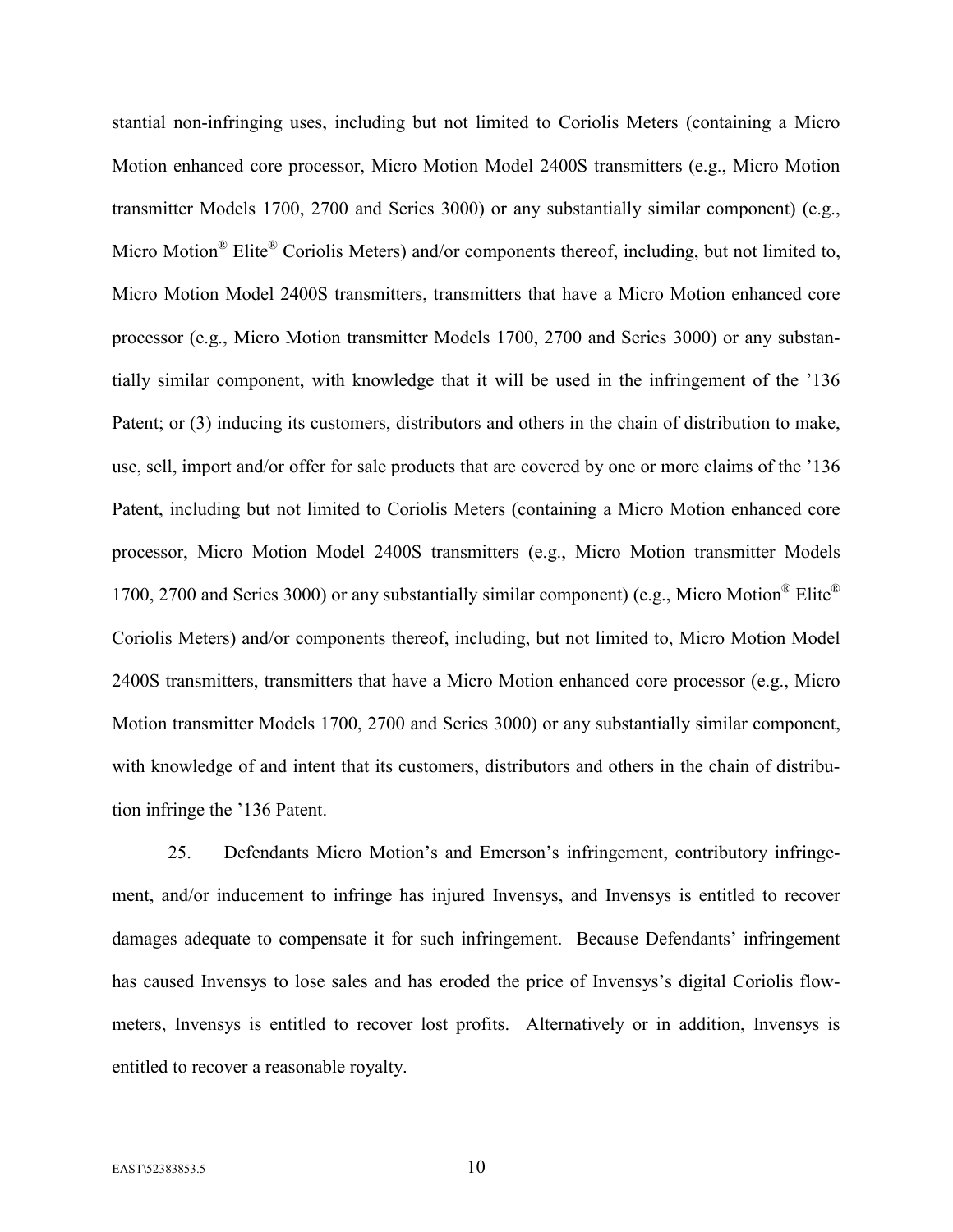26. Defendants Micro Motion's and Emerson's infringement of the '136 Patent has caused and will continue to cause irreparable harm, for which there is no adequate remedy at law, unless enjoined by this Court.

### **FOURTH CLAIM**

#### **(Patent Infringement of the** '**854 Patent)**

27. The allegations of paragraphs 1-26 are incorporated herein by reference.

28. Invensys is the sole owner of United States Patent No. 7,505,854, titled "Startup Techniques for a Digital Flowmeter" ("the '854 Patent"). The '854 Patent was duly and legally issued on March 17, 2009, to Manus P. Henry and Mayela E. Zamora and was assigned to Invensys. A copy of the '854 Patent is attached to this Complaint as Exhibit D.

29. Defendants Micro Motion and Emerson have been and currently are infringing, either literally or under the doctrine of equivalents, the '854 Patent by, among other things: (1) making, using, selling, importing, and/or offering for sale, within the territorial boundaries of the United States, products that are covered by one or more claims of the '854 Patent, including but not limited to Coriolis Meters (containing a Micro Motion enhanced core processor, Micro Motion Model 2400S transmitters (e.g., Micro Motion transmitter Models 1700, 2700 and Series 3000) or any substantially similar component) (e.g., Micro Motion<sup>®</sup> Elite® Coriolis Meters) and/or components thereof, including, but not limited to, Micro Motion Model 2400S transmitters, transmitters that have a Micro Motion enhanced core processor (e.g., Micro Motion transmitter Models 1700, 2700 and Series 3000) or any substantially similar component; (2) contributing to the making, using, selling, importing, and/or offering for sale, within the territorial boundaries of the United States, of products that are covered by one or more claims of the '854 Patent by selling a material component of the patented invention that does not have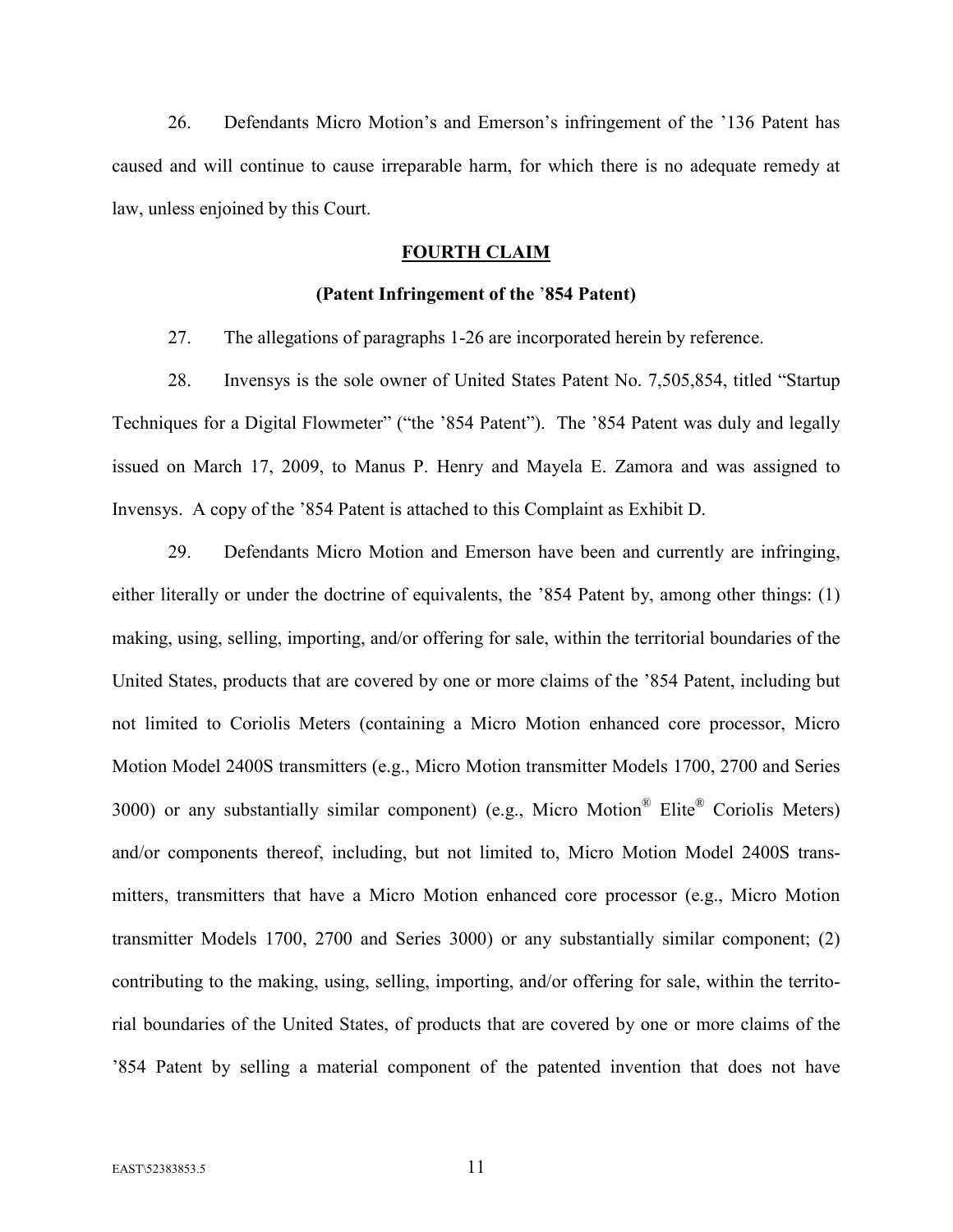substantial non-infringing uses, including but not limited to Coriolis Meters (containing a Micro Motion enhanced core processor, Micro Motion Model 2400S transmitters (e.g., Micro Motion transmitter Models 1700, 2700 and Series 3000) or any substantially similar component) (e.g., Micro Motion<sup>®</sup> Elite<sup>®</sup> Coriolis Meters) and/or components thereof, including, but not limited to, Micro Motion Model 2400S transmitters, transmitters that have a Micro Motion enhanced core processor (e.g., Micro Motion transmitter Models 1700, 2700 and Series 3000) or any substantially similar component, with knowledge that it will be used in the infringement of the '854 Patent; or (3) inducing its customers, distributors and others in the chain of distribution to make, use, sell, import and/or offer for sale products that are covered by one or more claims of the '854 Patent, including but not limited to Coriolis Meters (containing a Micro Motion enhanced core processor, Micro Motion Model 2400S transmitters (e.g., Micro Motion transmitter Models 1700, 2700 and Series 3000) or any substantially similar component) (e.g., Micro Motion® Elite® Coriolis Meters) and/or components thereof, including, but not limited to, Micro Motion Model 2400S transmitters, transmitters that have a Micro Motion enhanced core processor (e.g., Micro Motion transmitter Models 1700, 2700 and Series 3000) or any substantially similar component, with knowledge of and intent that its customers, distributors and others in the chain of distribution infringe the '854 Patent.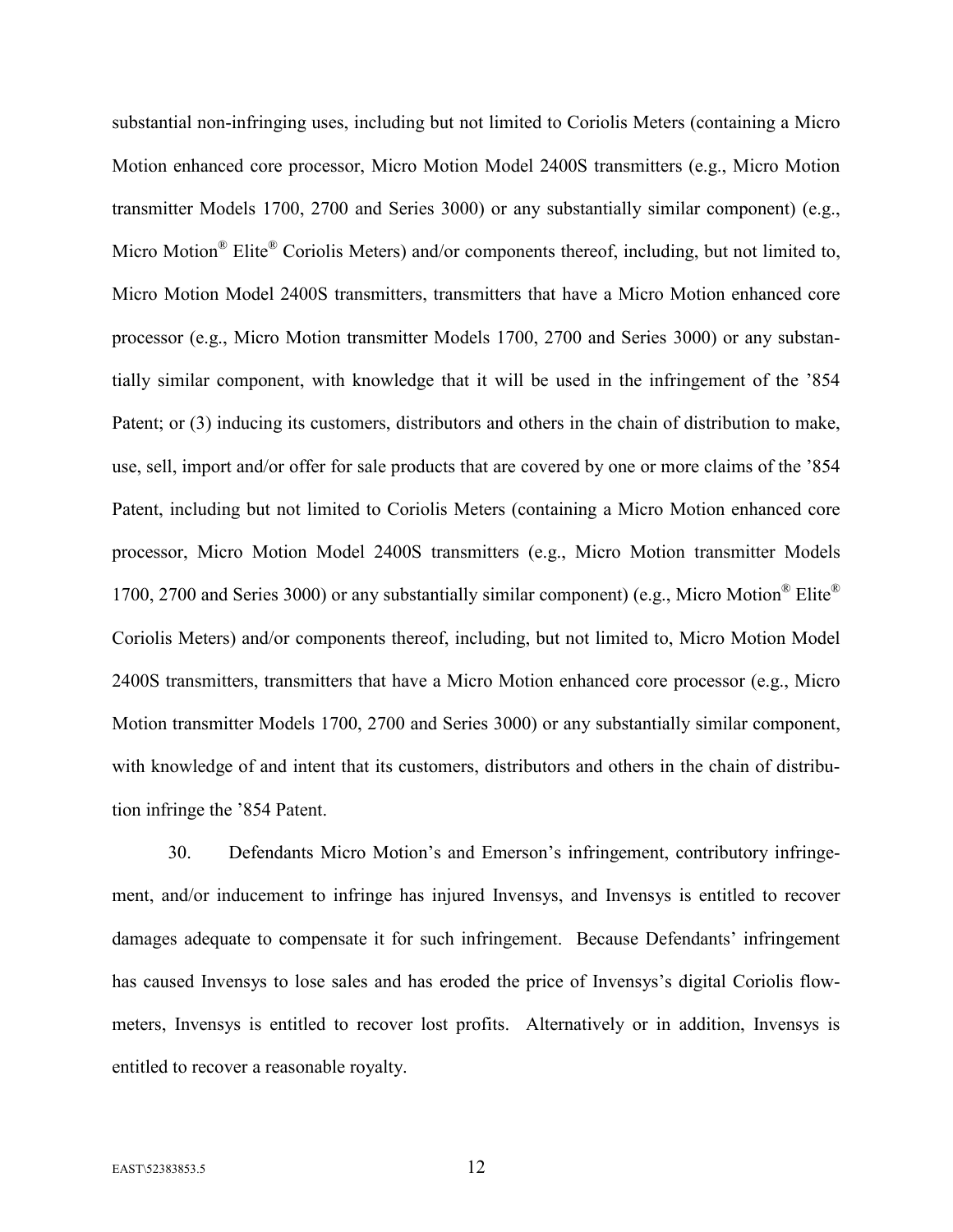31. Defendants Micro Motion's and Emerson's infringement of the '854 Patent has caused and will continue to cause Invensys irreparable harm, for which there is no adequate remedy at law, unless enjoined by this Court.

#### **DEMAND FOR A JURY TRIAL**

32. Invensys hereby demands a trial by jury as to all issues triable by a jury.

### **PRAYER FOR RELIEF**

WHEREFORE, Invensys respectfully requests that the Court:

A. Enter judgment that Defendants Micro Motion and Emerson have infringed, directly or indirectly, the '646, '761, '136 and '854 Patents;

B. Award damages adequate to compensate Invensys for the infringement that has occurred, including damages for lost profits and price erosion, but in no event less than a reasonable royalty as permitted by 35 U.S.C. § 284;

C. Enter a permanent injunction enjoining and restraining Defendants Micro Motion and Emerson and their officers, directors, agents, servants, employees, and all others acting under, by, or through them from directly or indirectly infringing the '646, '761, '136 and '854 Patents and/or grant such other injunctive relief as the Court deems just and appropriate;

D. Award pre-judgment and post-judgment interest;

E. Declare this an exceptional case pursuant to 35 U.S.C. § 285 and award Invensys its attorneys' fees and costs (including expert fees); and

F. Award Invensys such other and further relief as this Court may deem just and proper.